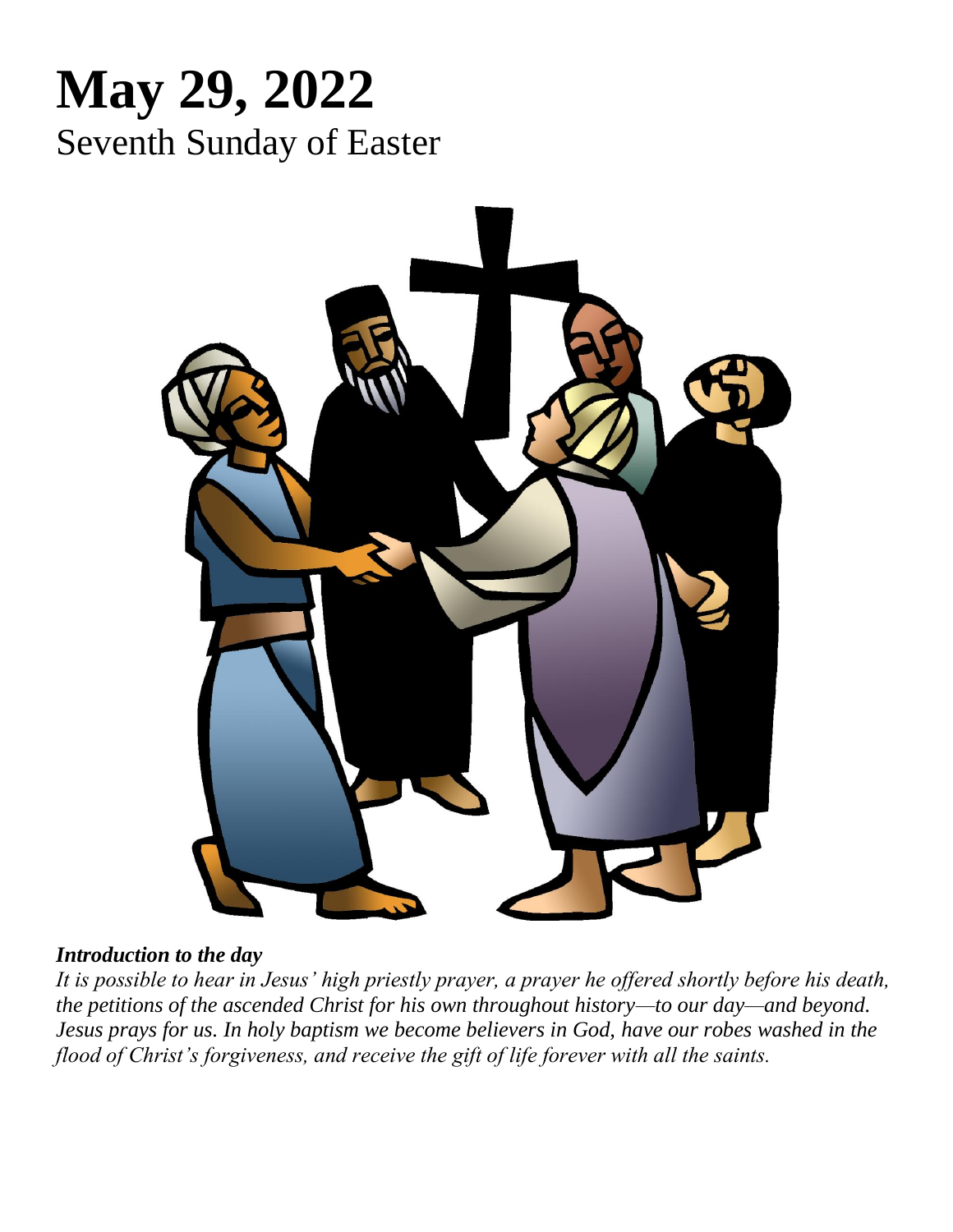## **GATHERING SONG ELW657** *Rise, O Sun of Righteousness*



# **PRAYER OF THE DAY**

#### Let us pray.

O God, form the minds of your faithful people into your one will. Make us love what you command and desire what you promise, that, amid all the changes of this world, our hearts may be fixed where true joy is found, your Son, Jesus Christ our Lord, who lives and reigns with you and the Holy Spirit, one God, now and forever. **Amen.**

## **FIRST READING: Acts 16:16-34**

#### A reading from Acts.

<sup>16</sup>One day, as we were going to the place of prayer, we met a slave-girl who had a spirit of divination and brought her owners a great deal of money by fortune-telling. <sup>17</sup>While she followed Paul and us, she would cry out, "These men are slaves of the Most High God, who proclaim to you a way of salvation." <sup>18</sup>She kept doing this for many days. But Paul, very much annoyed, turned and said to the spirit, "I order you in the name of Jesus Christ to come out of her." And it came out that very hour.

 $19$ But when her owners saw that their hope of making money was gone, they seized Paul and Silas and dragged them into the marketplace before the authorities. <sup>20</sup>When they had brought them before the magistrates, they said, "These men are disturbing our city; they are Jews  $^{21}$  and are advocating customs that are not lawful for us as Romans to adopt or observe."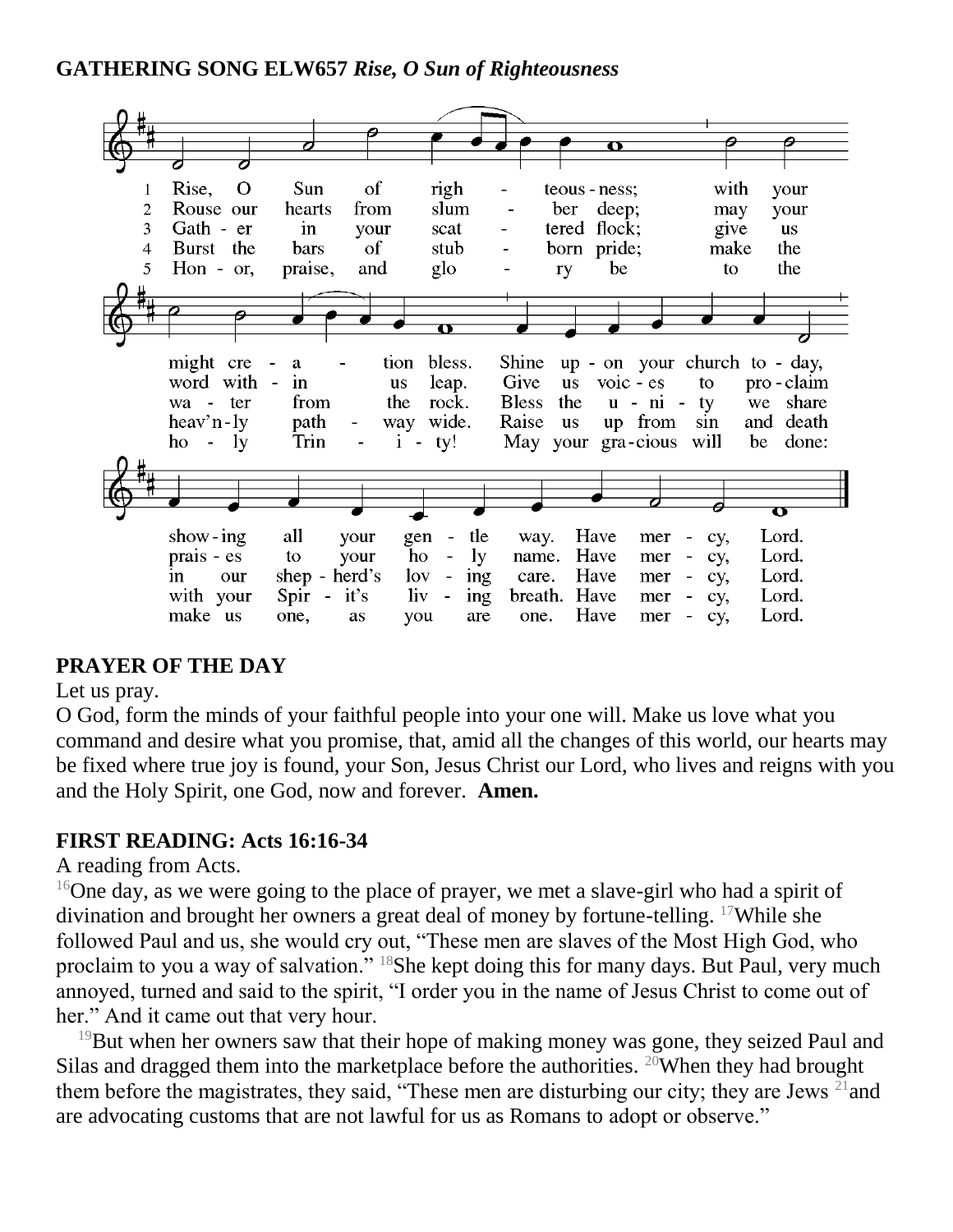<sup>22</sup>The crowd joined in attacking them, and the magistrates had them stripped of their clothing and ordered them to be beaten with rods. <sup>23</sup> After they had given them a severe flogging, they threw them into prison and ordered the jailer to keep them securely.  $^{24}$ Following these instructions, he put them in the innermost cell and fastened their feet in the stocks.

 $^{25}$ About midnight Paul and Silas were praying and singing hymns to God, and the prisoners were listening to them. <sup>26</sup>Suddenly there was an earthquake, so violent that the foundations of the prison were shaken; and immediately all the doors were opened and everyone's chains were unfastened. <sup>27</sup>When the jailer woke up and saw the prison doors wide open, he drew his sword and was about to kill himself, since he supposed that the prisoners had escaped. <sup>28</sup>But Paul shouted in a loud voice, "Do not harm yourself, for we are all here." <sup>29</sup>The jailer called for lights, and rushing in, he fell down trembling before Paul and Silas. <sup>30</sup>Then he brought them outside and said, "Sirs, what must I do to be saved?" <sup>31</sup>They answered, "Believe on the Lord Jesus, and you will be saved, you and your household." <sup>32</sup>They spoke the word of the Lord to him and to all who were in his house. <sup>33</sup>At the same hour of the night he took them and washed their wounds; then he and his entire family were baptized without delay.  $34$ He brought them up into the house and set food before them; and he and his entire household rejoiced that he had become a believer in God.

The word of the Lord. **Thanks be to God.**

#### **PSALM: Psalm 97**

<sup>1</sup>The LORD reigns; let the earth rejoice; let the multitude of the isles be glad.

<sup>2</sup>**Clouds and darkness surround the LORD,**

**righteousness and justice are the foundations of God's throne.**

<sup>3</sup>Fire goes before the LORD, burning up enemies on every side.

<sup>4</sup>**Lightnings light up the world; the earth sees and trembles.**

<sup>5</sup>The mountains melt like wax before the Lord of all the earth.

<sup>6</sup>**The heavens declare your righteousness, O LORD,**

**and all the peoples see your glory.**

<sup>7</sup>Confounded be all who worship carved images and delight in false gods! Bow down before the LORD, all you gods.

<sup>8</sup>**Zion hears and is glad, and the cities of Judah rejoice,**

**because of your judgments, O LORD.**

<sup>9</sup>For you are the LORD, most high over all the earth; you are exalted far above all gods. <sup>10</sup>**You who love the LORD, hate evil!**

**God guards the lives of the saints and rescues them from the hand of the wicked.**  $11$ Light dawns for the righteous, and joy for the honest of heart.

<sup>12</sup>**Rejoice in the LORD, you righteous, and give thanks to God's holy name.**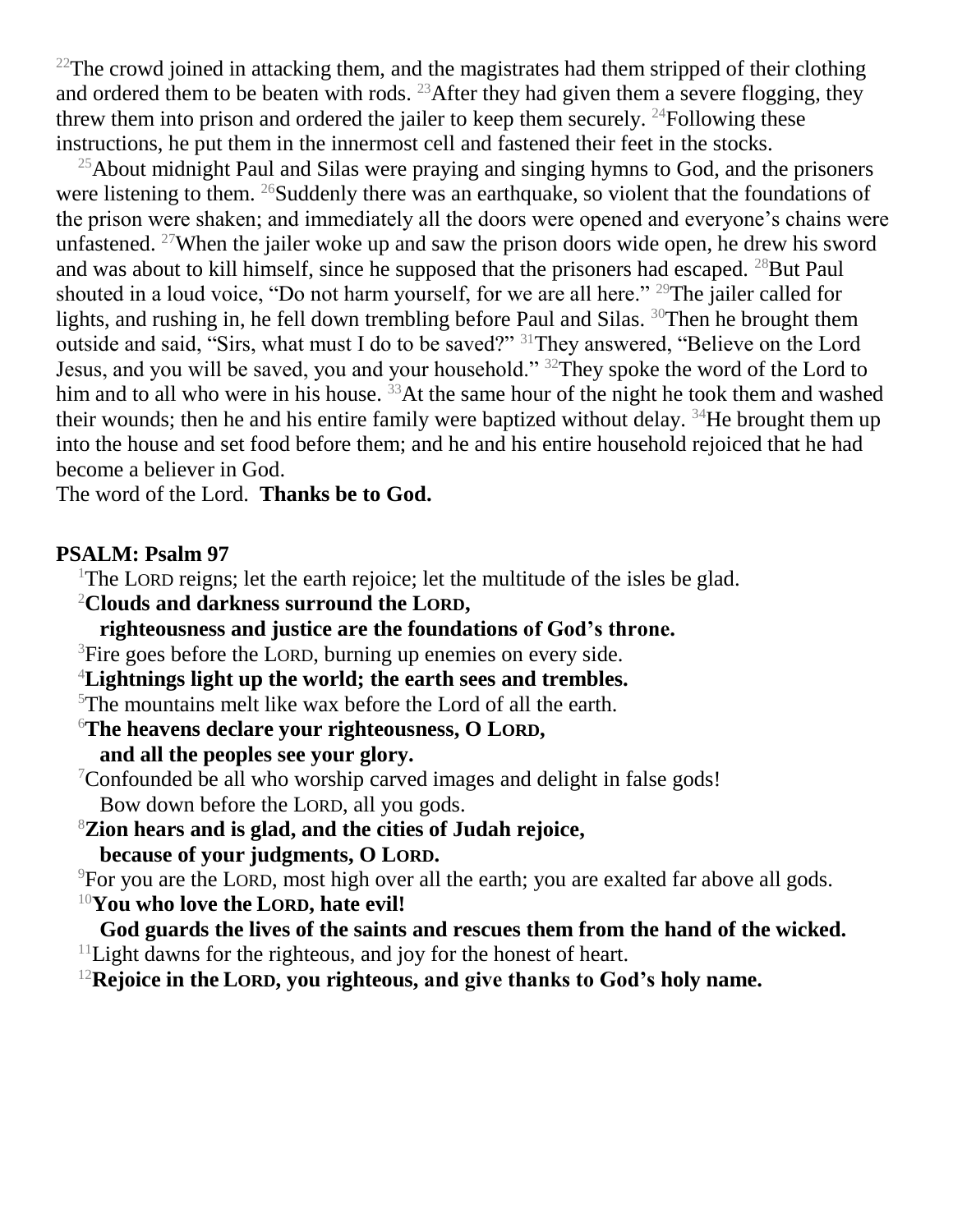#### **SECOND READING: Revelation 22:12-14, 16-17, 20-21**

A reading from Revelation.

<sup>12"</sup>See, I am coming soon; my reward is with me, to repay according to everyone's work. <sup>13</sup>I am the Alpha and the Omega, the first and the last, the beginning and the end."

 $14B$ lessed are those who wash their robes, so that they will have the right to the tree of life and may enter the city by the gates.

 $16$ "It is I, Jesus, who sent my angel to you with this testimony for the churches. I am the root and the descendant of David, the bright morning star."

<sup>17</sup>The Spirit and the bride say, "Come."

And let everyone who hears say, "Come."

And let everyone who is thirsty come.

Let anyone who wishes take the water of life as a gift.

<sup>20</sup>The one who testifies to these things says, "Surely I am coming soon."

Amen. Come, Lord Jesus!

 $21$ The grace of the Lord Jesus be with all the saints. Amen.

The word of the Lord. **Thanks be to God.**

## **GOSPEL: John 17:20-26**

The holy gospel according to John.

#### **Glory to you, O Lord.**

[Jesus prayed:]  $20$ "I ask not only on behalf of these, but also on behalf of those who will believe in me through their word, <sup>21</sup>that they may all be one. As you, Father, are in me and I am in you, may they also be in us, so that the world may believe that you have sent me. <sup>22</sup>The glory that you have given me I have given them, so that they may be one, as we are one,  $^{23}$ I in them and you in me, that they may become completely one, so that the world may know that you have sent me and have loved them even as you have loved me. <sup>24</sup>Father, I desire that those also, whom you have given me, may be with me where I am, to see my glory, which you have given me because you loved me before the foundation of the world.

<sup>25"</sup>Righteous Father, the world does not know you, but I know you; and these know that you have sent me. <sup>26</sup>I made your name known to them, and I will make it known, so that the love with which you have loved me may be in them, and I in them."

The gospel of the Lord. **Praise to you, O Christ.**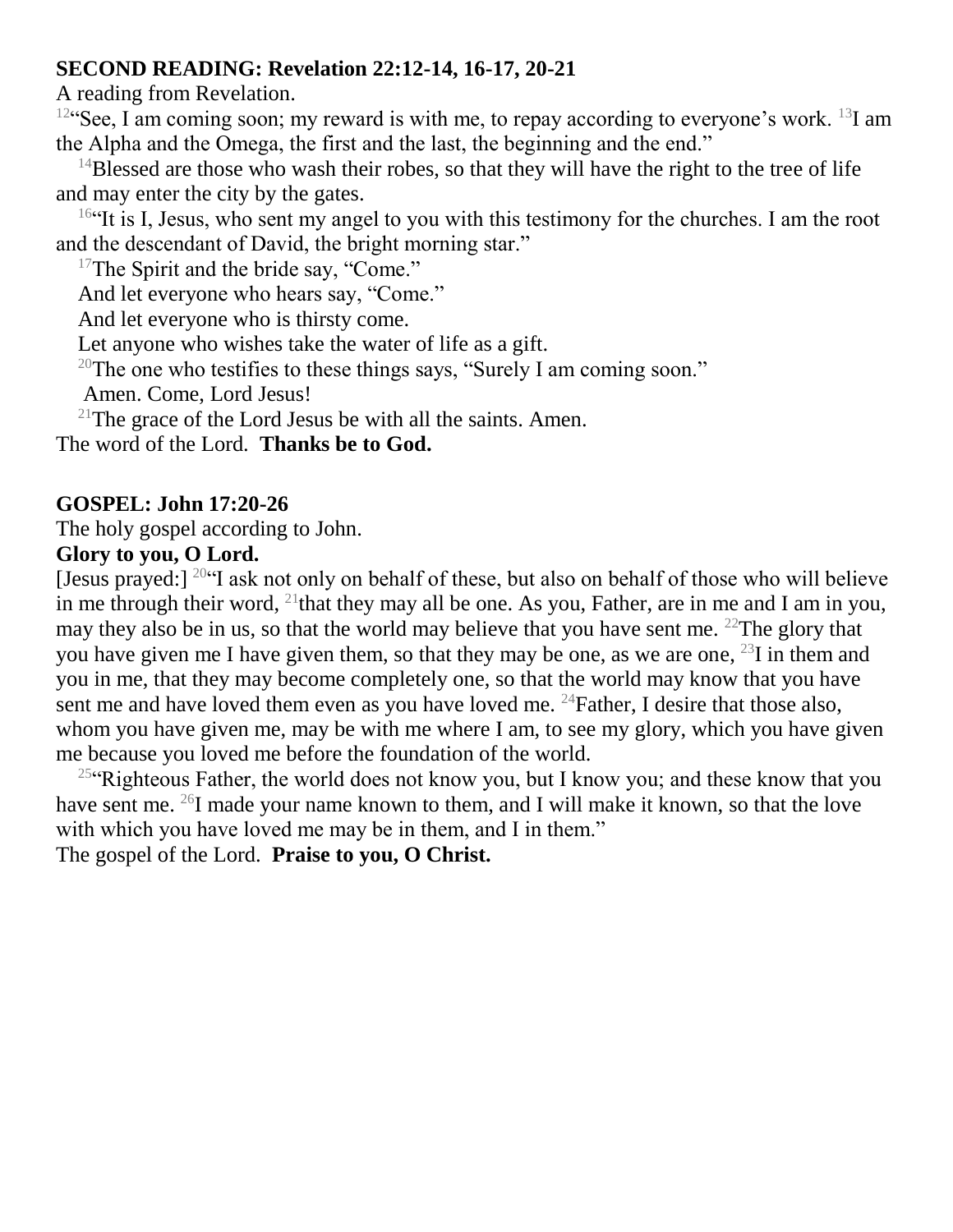#### **HYMN OF THE DAY ELW392** *Alleluia! Sing to Jesus*

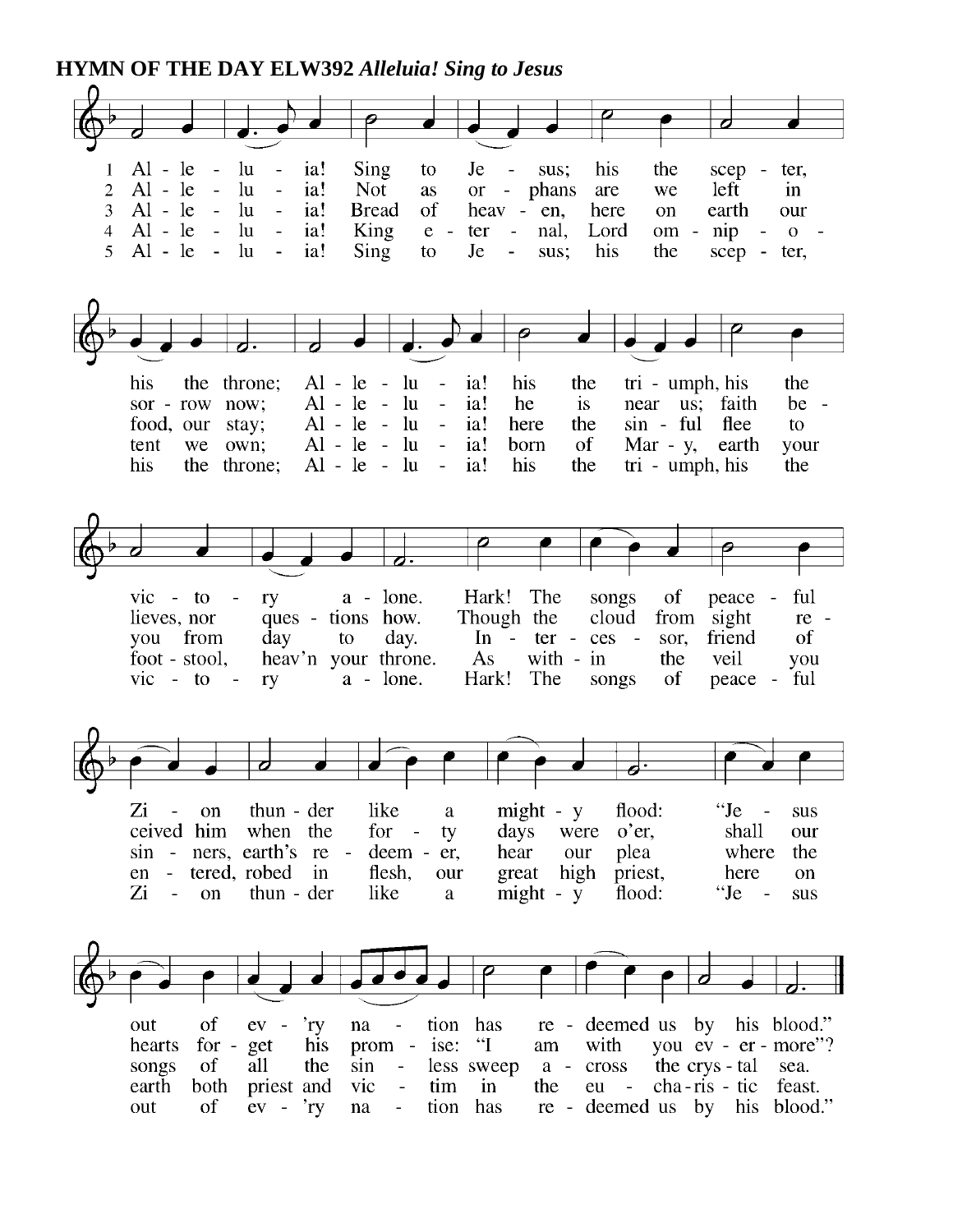## **PRAYERS OF INTERCESSION**

Set free from captivity to sin and death, we pray to the God of resurrection for the church, people in need, and all of creation.

Holy God, make your people one as you and your Son are one. Extend the gifts we have been given by your Spirit to all people, especially those experiencing division or questioning your love. God, in your mercy, **hear our prayer.**

Make worthy the work of scientists who look to the stars and planets, as well as scientists who look to atoms and molecules. Bring innovation and well-being to humanity through their discoveries. God, in your mercy, **hear our prayer.**

Keep in our minds those who have died in war, both military and civilians (*especially*). May we honor them by seeking peaceful solutions to the conflicts that arise among nations and peoples. God, in your mercy, **hear our prayer.**

Grant freedom to all who are overwhelmed by chronic illness, depression, or constant worry (*especially*). Open them to receive health and salvation in Christ Jesus through the Spirit's gift of faith. God, in your mercy, **hear our prayer.**

Stir imagination and understanding throughout the church in the work of poets, theologians, and hymnwriters (*like Jiřī Tranovský, whom we commemorate today*). Lead us into new visions and fresh expressions of your presence. God, in your mercy, **hear our prayer.**

Unite us with the saints who have died and been raised in Jesus. Train us to wait with eager longing for Christ to come again, even as we sense his presence with us now. God, in your mercy, **hear our prayer.**

In your mercy, O God, respond to these prayers, and renew us by your life-giving Spirit; through Jesus Christ, our Savior. **Amen.**

## **ANNOUNCEMENTS**

Tuesday – 6:30pm Men's Bible Study Zoom Wednesday -10am Morning Prayer FB Live Thursday – 6:30pm Women's Bible Study Zoom Saturday – 9am-3pm Elizabash